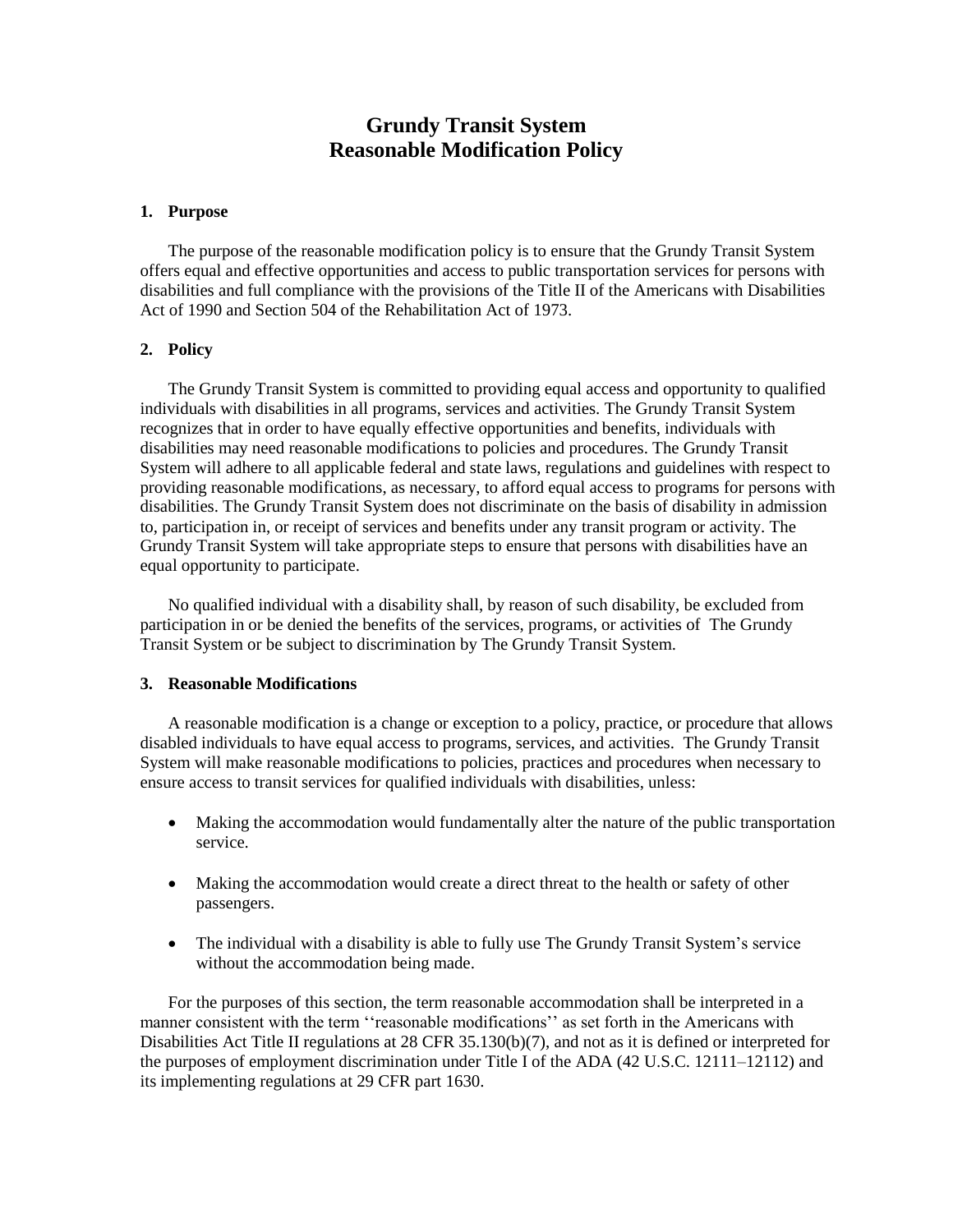## 4. **Eligibility Criteria**

An individual is eligible to be considered to receive a reasonable modification if that individual has: a physical or mental impairment that substantially limits one or more of the major life activities of such individual; a record of such impairment; or been regarded as having such impairment.

# **5. Requests for Reasonable Modifications**

The Grundy Transit System shall make information about how to contact The Grundy Transit System to make requests for reasonable modifications readily available to the public through its website and rider policy guidelines. The Grundy Transit System shall follow these procedures in taking requests:

- a. Individuals requesting modifications shall describe what they need in order to use the service.
- b. Individuals requesting modifications are not required to use the term ''reasonable modification'' when making a request. Personnel at The Grundy Transit System will determine if the request represents a reasonable modification and proceed in accommodating the request accordingly.
- c. Whenever feasible, The Grundy Transit System requests that individuals make such requests for modifications before The Grundy Transit System is expected to provide the modified service.
- d. Where a request for modification cannot practicably be made and determined in advance (*e.g.*, because of a condition or barrier at the destination of a paratransit, demand response, or fixed route trip of which the individual with a disability was unaware until arriving), operating personnel shall make a determination of whether the modification should be provided at the time of the request. Operating personnel may consult with The Grundy Transit's management team before making a determination to grant or deny the request.

Requests for accommodation may be made either orally or in writing. The reasonable accommodation process begins as soon as the request for accommodation is made.

The request can be submitted in any written format. Alternative means of filing a request, such as personal interviews, phone calls, or taped requests, will be made available for persons with disabilities if unable to communicate their request in writing or upon request.

# **6. Interactive Process**

When a request for accommodation is made, The Grundy Transit System and the individual requesting an accommodation must engage in a good faith interactive process to determine what, if any accommodation shall be provided. The individual and the Grundy Transit System must communicate with each other about the request, the process for determining whether an accommodation will be provided, and the potential accommodations. Communication is a priority throughout the entire process.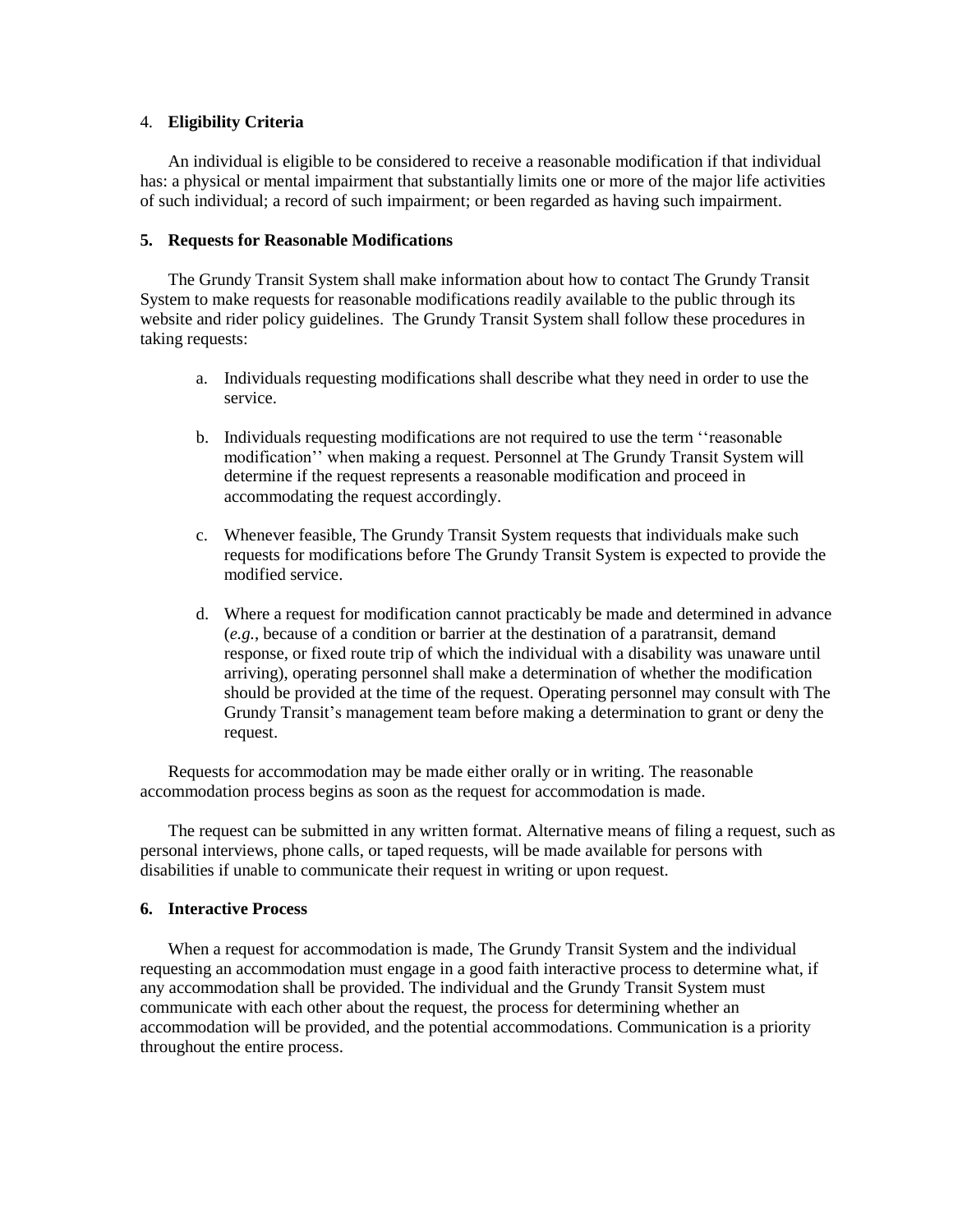#### **7. Time Frame for Processing Requests and Providing Reasonable Modification**

The Grundy Transit System will process requests for reasonable accommodation and then provide accommodations, where appropriate, in as short a time frame as reasonably possible. The Grundy Transit System recognizes, however, that the time necessary to process a request will depend on the nature of the accommodation(s) requested and whether it is necessary to obtain supporting information.

## **8. Granting a Reasonable Modification Request**

As soon as the Grundy Transit System determines that a reasonable accommodation will be provided, that decision shall be immediately communicated to the individual. This notice must be in writing in order to maintain the required information for reporting purposes. Upon request, alternative means of response will be provided.

In choosing among alternatives for meeting nondiscrimination and accessibility requirements with respect to new, altered, or existing facilities, or designated or specified transportation services, the Grundy Transit System shall give priority to those methods that offer services, programs, and activities to qualified individuals with disabilities in the most integrated setting appropriate to the needs of individuals with disabilities.

#### **9. Denying a Reasonable Modification Request**

As soon as the Grundy Transit System determines that a request for reasonable accommodation will be denied, the Grundy Transit System will communicate the basis for the decision in writing to the individual requesting the modification. The explanation for the denial will clearly state:

- a. the specific reasons for the denial;
- b. any alternative accommodation that may create the same access to transit services as requested by the individual; and
- c. the opportunity to file a complaint relative to the Grundy Transit System's decision on the request.

#### **10. Complaint Process**

The Grundy Transit System has a process for investigating and tracking complaints from qualified individuals. These procedures shall be posted on the the Grundy Transit System's website and will be provided to any individual where the the Grundy Transit System has denied a request for accommodation. The process and any forms necessary to file a complaint are readily available from the web. Alternative means of filing complaints, such as personal interviews, phone calls, or taped requests, will be made available for persons with disabilities if unable to communicate their request in writing or upon request.

Any person who believes she or he has been discriminated against in obtaining a reasonable modification may file a complaint by completing and submitting a Grundy Transit System's Reasonable Modification Complaint Form. The Grundy Transit System investigates complaints received no more than 30 days after receipt. The Grundy Transit System will process complaints that